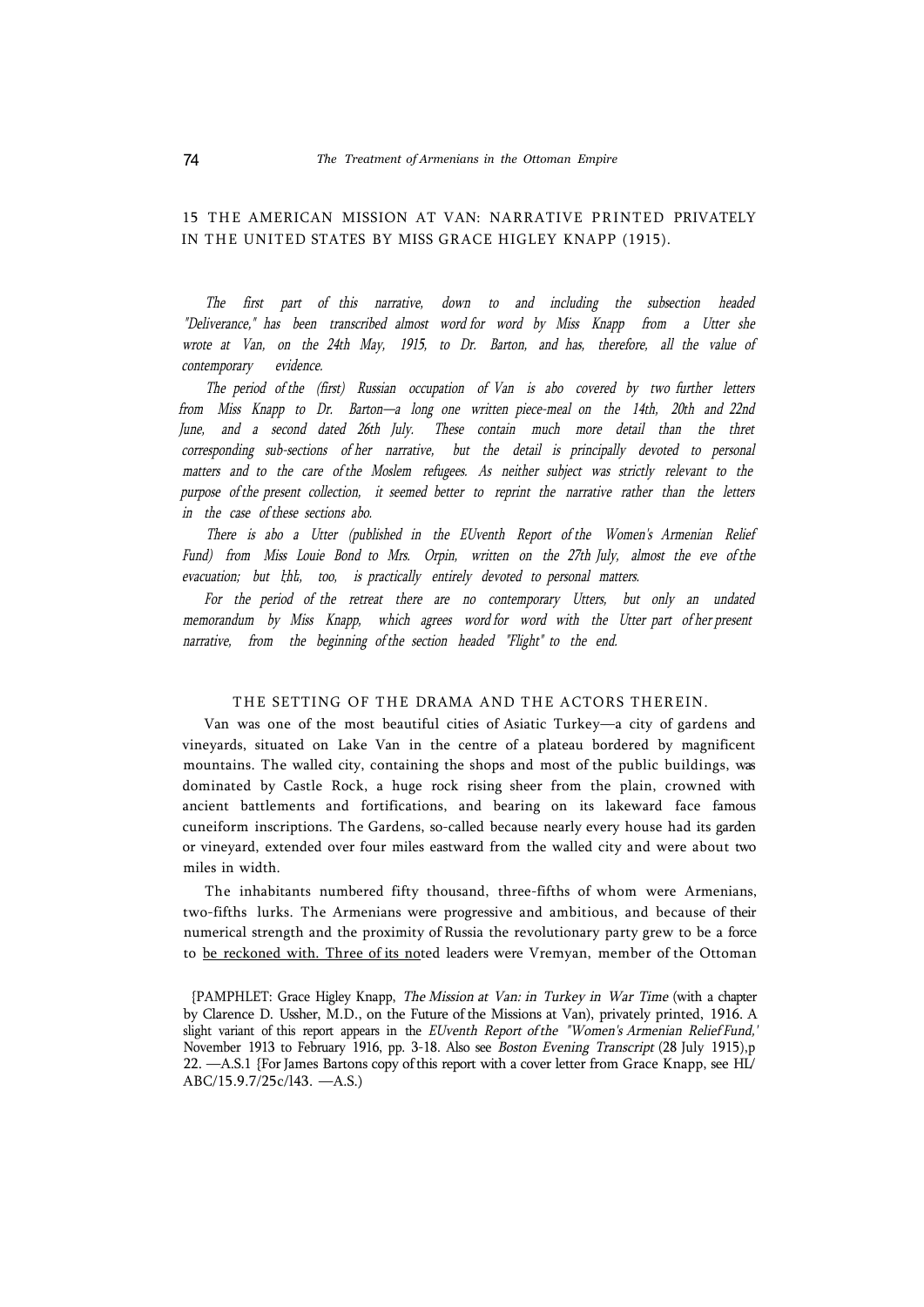Parliament; Ishkhan, the one most skilled in military tactics; and Aram, of whom there will be much to say later. The Governor often consulted with these men and seemed to be on the most friendly terms with them.

The American Mission Compound was on the south-eastern border of the middle third of the Gardens, on a slight rise of ground that made its buildings somewhat conspicuous. These buildings were a church building, two large new school buildings, two small ones, a lace school, a hospital, dispensary and four missionary residences. South-east, and quite near, was a broad plain. Here was the largest Turkish barracks of the large garrison, between which and the American premises nothing intervened. North and nearer, but with streets and houses between, was another large barracks, and farther north, within rifle range, was Toprak-Kala Hill, surmounted by a small barracks dubbed by the Americans the "Pepper Box." Five minutes' walk to the east of us was the German Orphanage managed by Herr Sporri, his wife and daughter (of Swiss extraction) and three single ladies.

The American force in 1914-1915 consisted of the veteran missionary, Mrs. G. C. Raynolds (Dr. Raynolds had been in America a year and a half collecting funds for our Van college, and had been prevented from returning by the outbreak of war); Dr. Clarence D. Ussher, in charge of the hospital and medical work; Mrs. Ussher, in charge of a philanthropic lace industry; Mr. and Mrs. Ernest A. Yarrow, in charge of the Boys' School and general work; Miss Gertrude Rogers, principal of the Girls' School; Miss Caroline Silliman, in charge of the primary department, and two Armenian and one Turkish kindergarten; Miss Elizabeth Ussher, in charge of the musical department; Miss Louise Bond, the English superintendent of the hospital; and Miss Grisel McLaren, our touring missionary. Dr. Ussher and Mr. Yarrow had each four children; I was a visitor from Bitlis.

# BETWEEN THE DEVIL AND THE DEEP SEA.

During the mobilization of the fall and winter the Armenians had been ruthlessly plundered under the name of requisitioning; rich men were ruined and the poor stripped. Armenian soldiers in the Turkish army were neglected, half starved, set to digging trenches and doing the menial work; but, worst of all, they were deprived of their arms and thus left at the mercy of their fanatical, age-long enemies, their Moslem fellow-soldiers. Small wonder that those who could find a loophole of escape or could pay for exemption from military duty did so; many of those who could do neither simply would not give themselves up. We felt that a day of reckoning would soon come—a collision between these opposing forces or a holy war. But the revolutionists conducted themselves with remarkable restraint and prudence; controlled their hot-headed youth; patrolled the streets to prevent skirmishes; and bade the villagers endure in silence better a village or two burned unavenged than that any attempt at reprisals should furnish an excuse for massacre.

For some time after Djevdet Bey, a brother-in-law of Enver Pasha, minister of war, became Governor General of Van Vilayet, he was absent from the city fighting at the border. When he returned in the early spring, everyone felt there would soon be something doing." There was. He demanded from the Armenians 3,000 soldiers. So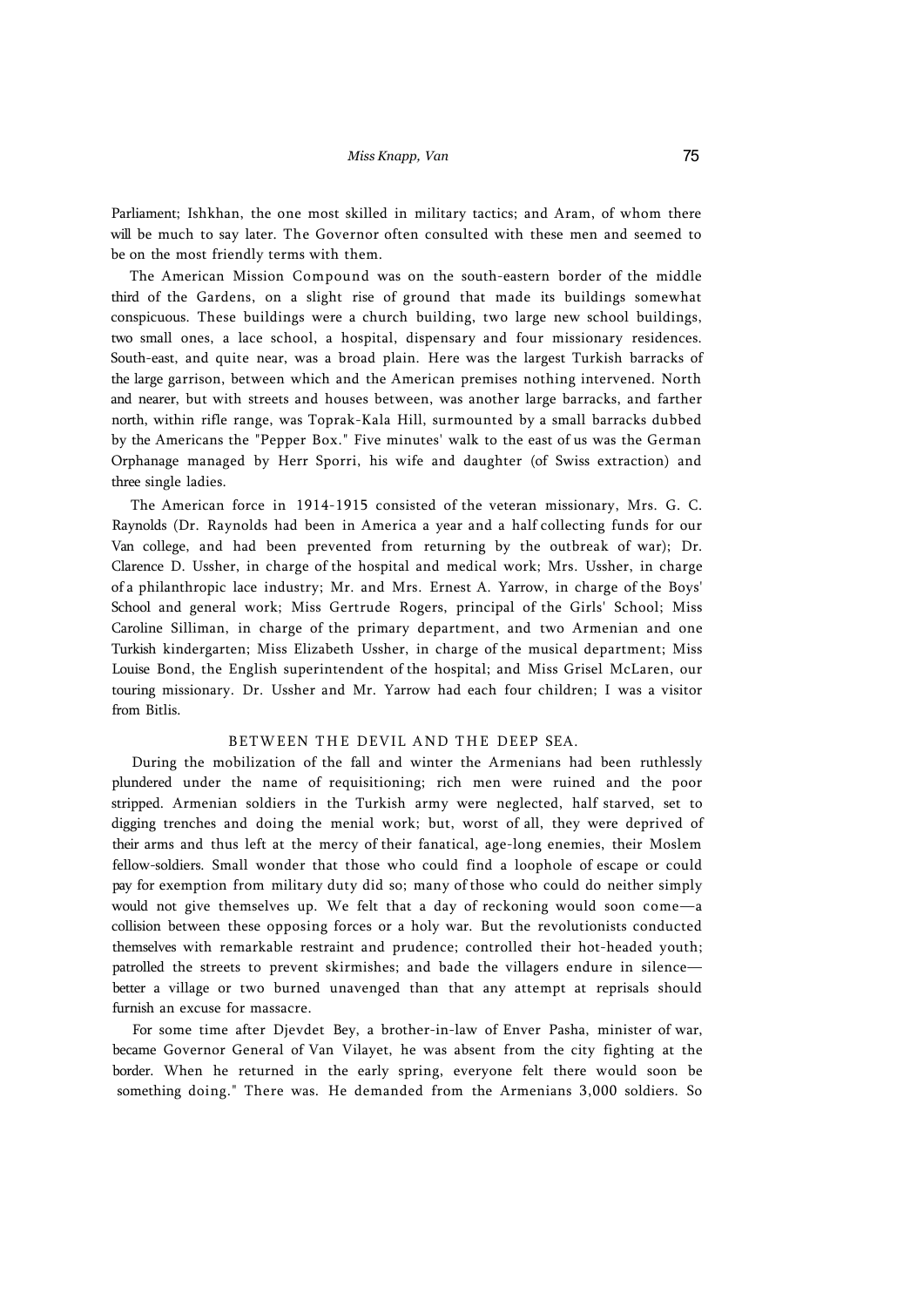anxious were they to keep the peace that they promised to accede to this demand. But at this juncture trouble broke out between Armenians and Turks in the Shadakh region, and Djevdet Bey requested Ishkhan to go there as peace commissioner, accompanied by three other notable revolutionists. On their way there he had all four treacherously murdered. This was Friday, the 16th April. He then summoned Vremyan to him under the pretence of consulting with this leader, arrested him and sent him off to Constantinople.

The revolutionists now felt that they could not trust Djevdet Bey, the Vali, in any way and that therefore they could not give him the 3,000 men. They told him they would give 400 and pay by degrees the exemption tax for the rest. He would not accept the compromise. The Armenians begged Dr. Ussher and Mr. Yarrow to see Djevdet Bey and try to mollify him. The Vali was obdurate. He "must be obeyed." He would put down this "rebellion" at all costs. He would first punish Shadakh, then attend to Van, but if the rebels fired one shot meanwhile he would put to death every man, woman and child of the Christians.

The fact cannot be too strongly emphasized that there was no "rebellion. As already pointed out, the revolutionists meant to keep the peace if it lay in their power to do so. But for some time past a line of Turkish entrenchments had been secretly drawn round the Armenian quarter of the Gardens. The revolutionists, determined to sell their lives as dearly as possible, prepared a defensive line of entrenchments.

Djevdet Bey said he wished to send a guard of fifty soldiers to the American premises. This guard must be accepted or a written statement given him by the Americans to the effect that it had been offered and refused, so that he should be absolved from all responsibility for our safety. He wished for an immediate answer, but at last consented to wait till Sunday noon.

Our Armenian friends, most of them, agreed that the guard must be accepted. But the revolutionists declared that such a force in so central a location menaced the safety of the Armenian forces and that they would never permit it to reach our premises alive. We might have a guard of five. But Djevdet Bey would give us fifty or none. Truly we were between the devil and the deep sea, for, if both revolutionists and Vali kept their word, we should be the occasion for the outbreak of trouble, if the guard were sent; if it were not sent, we should have no official assurance of safety for the thousands who were already preparing to take refuge on our premises. We should be blamed for an unhappy outcome either way. On Monday, when Dr. Ussher saw the Vali again, he seemed to be wavering and asked if he should send the guard. Dr. Ussher left the decision with him. but added that the sending of such a force might precipitate trouble. It was never sent.

Meanwhile Djevdet Bey had asked Miss McLaren and Schwester Martha, who had been nursing in the Turkish military hospital all winter, to continue their work there, and they had consented.

# WAR! "ISHIM YOK, KEIFIM TCHOK."

On luesday, the 20th April, at 6 a.m., some Turkish soldiers tried to seize one of a band of village women on their way to the city. She fled. Two Armenian soldiers came up and asked the l urks what they were doing. The Turkish soldiers fired on the Armenians.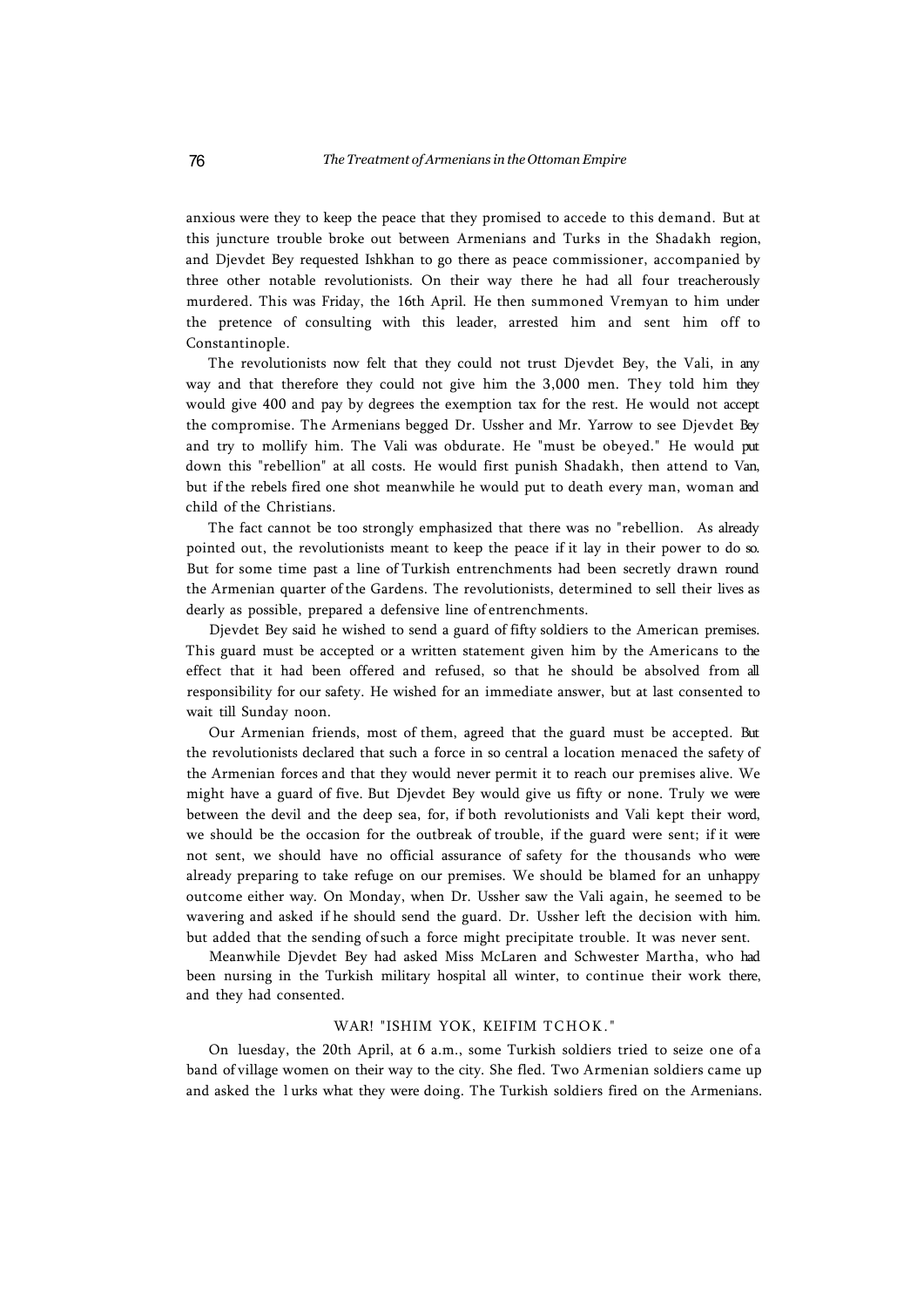killing them. Thereupon the Turkish entrenchments opened fire. The siege had begun. There was a steady rifle firing all day, and from the walled city, now cut off from communication with the Gardens, was heard a continuous cannonading from Castle Rock upon the houses below. In the evening, houses were seen burning in every direction.

All the Armenians in the Gardens—nearly 30,000, as the Armenian population of the walled city is small—were now gathered into a district about a mile square, protected by eighty "teerks" (manned and barricaded houses) besides walls and trenches. The Armenian force consisted of 1,500 trained riflemen possessing only about 300 rifles. Their supply of ammunition was not great, so they were very sparing of it; used pistols only, when they could, and employed all sorts of devices to draw the fire of the enemy and waste their ammunition. They began to make bullets and cartridges, turning out 2,000 a day; also gunpowder, and after awhile they made three mortars for throwing bombs. The supply of material for the manufacture of these things was limited, and methods and implements were crude and primitive, but they were very happy and hopeful and exultant over their ability to keep the enemy at bay. Some of the rules for their men were: Keep clean; do not drink; tell the truth; do not curse the religion of the enemy. They sent a manifesto to the Turks to the effect that their quarrel was with one man and not with their Turkish neighbours. Valis might come and go, but the two races must continue to live together, and they hoped that after Djevdet went there might be peaceful and friendly relations between them. The Turks answered in the same spirit, saying that they were forced to fight. Indeed, a protest against this war was signed by many prominent Turks, but Djevdet would pay no attention to it.

The Armenians took and burned (the inmates, however, escaping) the barracks north ol our premises, but apart from this they did not attempt the offensive to any extent their numbers were too few. They were fighting for their homes, their very lives, and our sympathies could not but be wholly on their side, though we strove to keep our actions neutral. We allowed no armed men to enter the premises, and their leader, Aram, in order to help us to preserve the neutrality of our premises, forbade the bringing of wounded soldiers to our hospital, though Dr. Ussher treated them at their own temporary hospital. But Djevdet Bey wrote to Dr. Ussher on the 23rd that armed men had been seen entering our premises and that the rebels had prepared entrenchments near us. If, at the time of attack, one shot were fired from these entrenchments, he would be "regretfully compelled" to turn his cannon upon our premises and completely destroy them. We might know this for a surety. We answered that we were preserving the neutrality of our premises by every means in our power. By no law could we be held responsible for the actions of individuals or organisations outside our premises.

Our correspondence with the Vali was carried on through our official representative, Signor Sbordone, the Italian consular agent, and our postman was an old woman bearing a flag of truce. On her second journey she fell into a ditch and, rising without her white flag, was instantly shot dead by Turkish soldiers. Another was found, but she was wounded while sitting at the door of her shack on our premises. Then Aram said that he would permit no further correspondence until the Vali should answer a letter of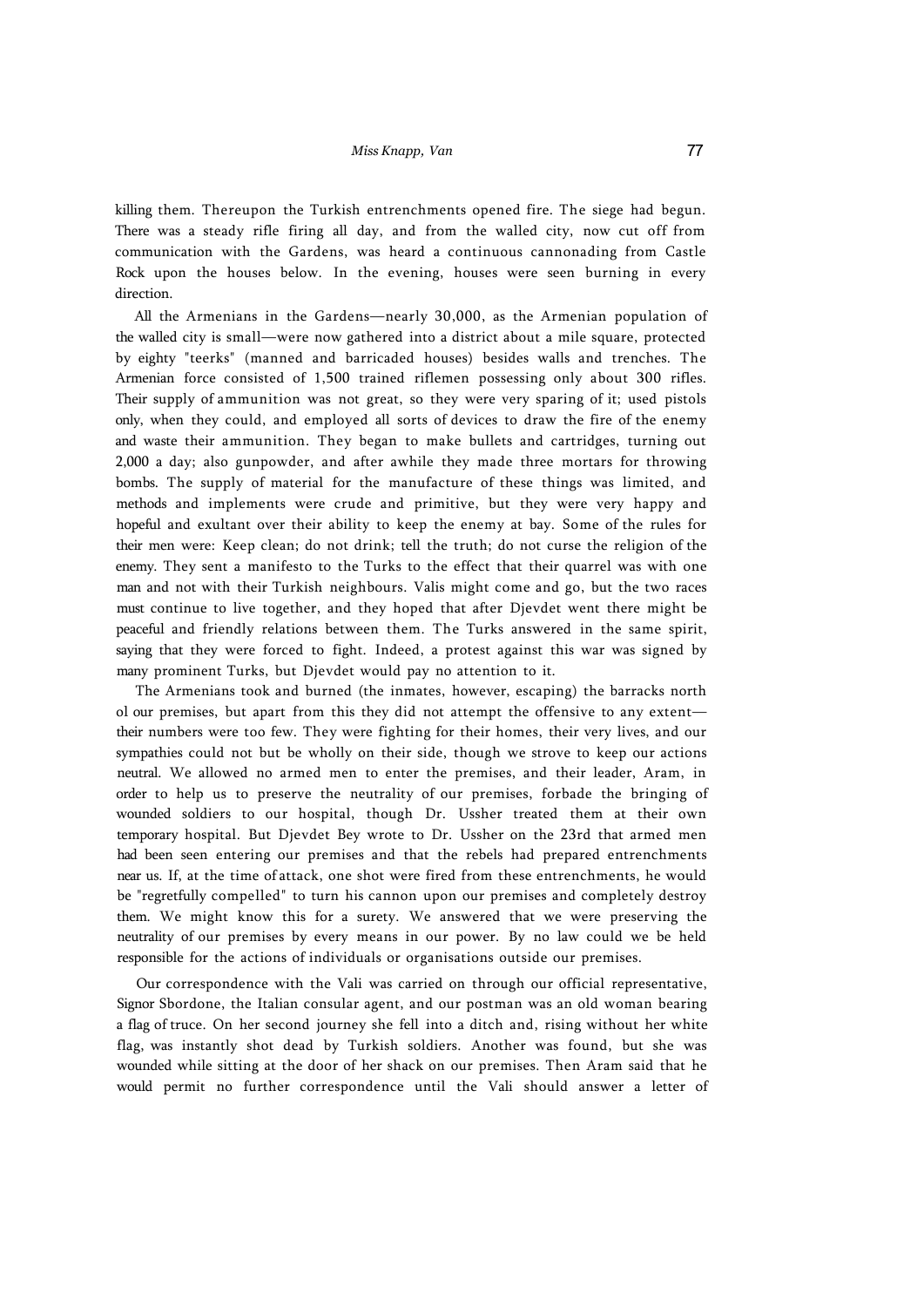Sbordone's, in which the latter had told Djevdet that he had no right to expect the Armenians to surrender now, since the campaign had taken on the character of a massacre.

Djevdet would permit no communication with Miss McLaren at the Turkish hospital, and would answer no question of ours concerning her welfare, though after two weeks he wrote to Herr Sporri that she and Schwester Martha were well and comfortable. Dr. Ussher had known the Vali as a boy and had always been on the most friendly terms with him, but in a letter to the Austrian banker who had taken refuge on the German premises, the Vali wrote that one of his officers had taken some Russian prisoners and cannon and that he would cause them to parade in front of "His Majesty Dr. Ussher's fortifications, so that he, who with the rebels was always awaiting the Russians, should see them and be content." This letter ended with the words: "Ishim yok, keifim tchok ("I have no work and much fun.") While he was having no work and much fun, his soldiers and their wild allies, the Kurds, were sweeping the countryside, massacring men, women, and children and burning their homes. Babies were shot in their mothers' arms, small children were horribly mutilated, women were stripped and beaten. The villages were not prepared for attack; many made no resistance; others resisted until their ammunition gave out. On Sunday, the 25th, the first band of village refugees came to the city. At early dawn we heard them knocking, knocking, knocking at our gate. Dr. Ussher went out in dressing gown and slippers to hear their pitiful tale and send the wounded to the hospital, where he worked over them all day.

### THE MISSION'S FIRST-AID TO THE INJURED.

Six thousand people from the Gardens had early removed to our premises with all their worldly possessions, filling church and school buildings and every room that could possibly be spared in the missionary residences. One woman said to Miss Silliman: "What would we do without this place? This is the third massacre during which I have taken refuge here." A large proportion of these people had to be fed, as they had been so poor that they had bought daily from the ovens what bread they had money for, and now that resource was cut off. Housing, sanitation, government, food, relation with the revolutionist forces, were problems that required great tact and executive ability. The Armenians were not able to cope with these problems unaided. They turned to the missionaries for help.

Mr. Yarrow has a splendid gift for organisation. He soon had everything in smoothly running order, with everyone hard at work at what he was best fitted to do. A regular city government for the whole city of thirty thousand inhabitants was organised with mayor, judges, and police—the town had never been so well policed before. Committees were formed to deal with every possible contingency. Grain was sold or contributed to the common fund by those who possessed it, most of whom manifested a generous and self-sacrificing spirit; one man gave all the wheat he possessed except a month's supply for his family. The use of a public oven was secured, bread tickets issued, a soup kitchen opened, and daily rations were given out to those on our premises and those outside who needed food. Miss Rogers and Miss Silliman secured a daily supply of milk, and made some of their school-girls boil it and distribute it to babies who needed it, until 190 were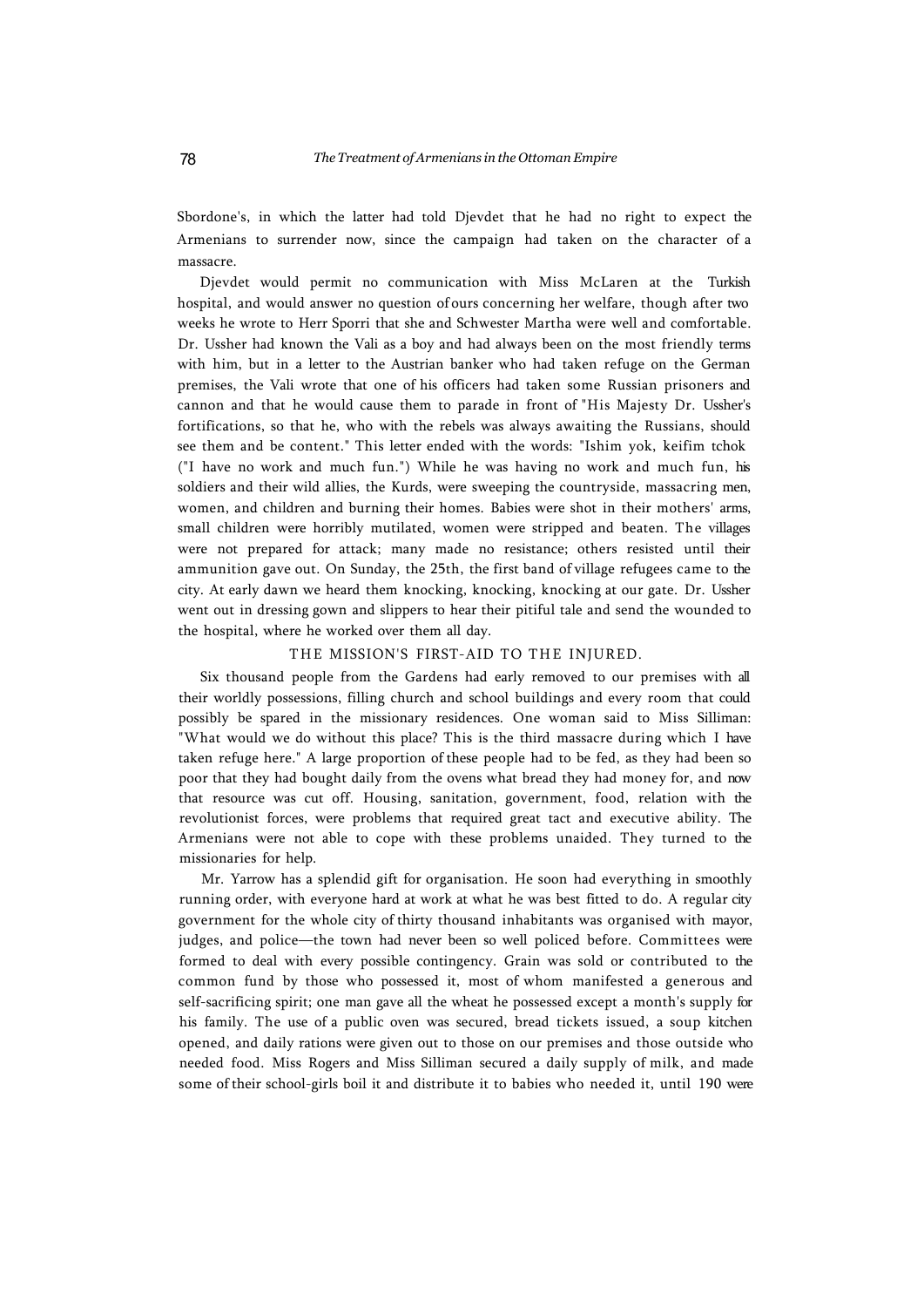being thus fed. The Boy Scouts, whom thirteen-year-old Neville Ussher had helped organize in the fall, now did yeoman's service in protecting the buildings against the dangers of fire, keeping the premises clean, carrying wounded on stretchers, reporting the sick, and, during the fourth week, distributing milk and eggs to babies and sick outside the premises.

Our hospital, which had a normal capacity of fifty beds, was made to accommodate one hundred and sixty-seven, beds being borrowed and placed on the floor in every available space. Such of the wounded as could walk or be brought to the hospital came regularly to have their wounds dressed. Many complicated operations were required to repair the mutilations inflicted by an unimaginable brutality and love of torture. Dr. Ussher, as the only physician and surgeon in the besieged city, had not only the care of the patients in his hospital, the treatment of the wounded refugees and of the wounded Armenian soldiers, but his dispensary and out-patients increased to an appalling number. Among the refugees exposure and privation brought in their train scores of cases of pneumonia and dysentery, and an epidemic of measles raged among the children. Miss Silliman took charge of a measles annex. Miss Rogers and Miss Ussher helped in the hospital, where Miss Bond and her Armenian nurses were worked to the limit of their strength, and after a while Mrs. Ussher, aided by Miss Rogers, opened an overflow hospital in an Armenian school-house, cleared of refugees for the purpose. Here it was a struggle to get beds, utensils, helpers, even food enough for the patients. Indeed all this extra medical and surgical work was hampered by insufficient medical and surgical supplies, for the annual shipment had been stalled at Alexandretta.

# DARK DAYS.

At the end of two weeks the people in the walled city managed to send us word that they were holding their own and had taken some of the government buildings, though they were only a handful of fighters and were cannonaded day and night. About 16,000 cannon balls or shrapnel were fired upon them. The old-fashioned balls sunk into the three-feet thick walls of sun-dried brick without doing much harm. In time, of course, the walls would fall in, but they were the walls of upper stories. People took refuge in the lower stories, so only three persons lost their lives from this cause. Some of the "teerks" in the Gardens were also cannonaded without much damage being done. It seemed the enemy was reserving his heavier cannon and his shrapnel till the last. Three cannon balls fell on our premises the first week, one of them on a porch of the Usshers' house. 1 hirteen persons were wounded by bullets on the premises, one fatally. Our premises were so centrally located that the bullets of the Turks kept whizzing through, entered several rooms, broke the tiles on the roofs, and peppered the outside of the walls. We became so used to the pop-pop-pop of rifles and booming of cannon that we paid little attention to them in the daytime, but the fierce fusillades at night were rather nerve-racking.

A man escaping from Ardjish related the fate of that town, second in size and importance to Van in the vilayet. The kaimakam had called the men of all the guilds together on the 19th April, and, as he had always been friendly to the Armenians, they trusted him. When they had all gathered, he had them mown down by his soldiers.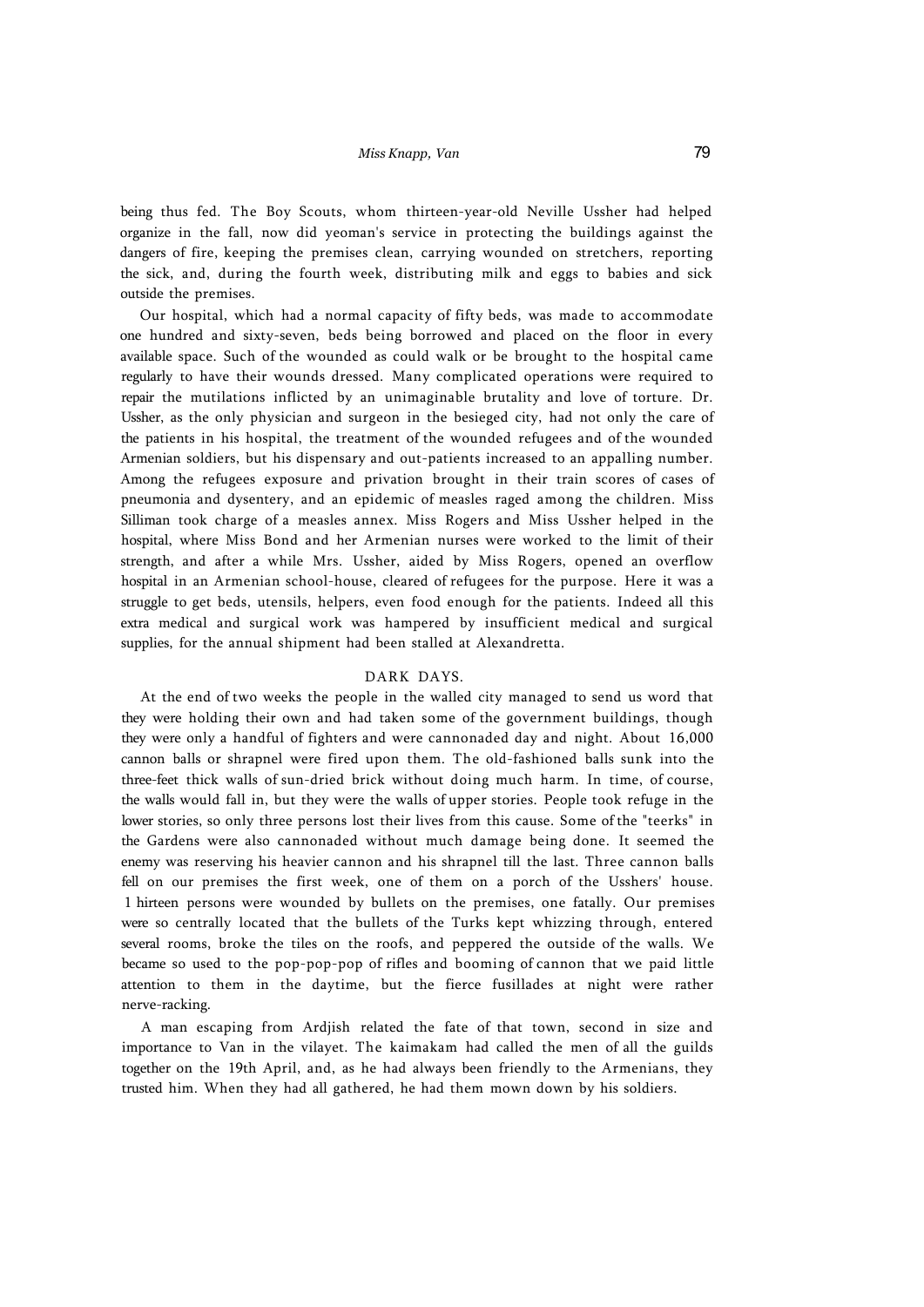Many of the village refugees had stopped short of the city at the little village of Shushantz, on a mountain side near the city. Here Aram bade them remain. On the 8th May we saw the place in flames, and Varak Monastery near by, with its priceless ancient manuscripts, also went up in smoke. These villagers now flocked into the city. Djevdet, seemed to have altered his tactics. He had women and children driven in by hundreds to help starve the city out. Owing to the mobilisation of the previous fall, the supply of wheat in the Gardens had been very much less than usual to begin with, and now that 10,000 refugees were being given a daily ration, though a ration barely sufficient to sustain life, this supply was rapidly approaching its limit. The ammunition was also giving out. Djevdet could bring in plenty of men and ammunition from other cities. Unless help came from Russia, it was impossible for the city to hold out much longer against him, and the hope of such help seemed very faint. We had no communication with the outside world; a telegram we had prepared to send to our embassy before the siege never left the city; the revolutionists were constantly sending out appeals for help to the Russo-Armenian volunteers on the border, but no word or sign of their reaching their destination was received by us. At the very last, when the Turks should come to close quarters, we knew that all the population of the besieged city would crowd into our premises as a last hope. But, enraged as Djevdet was by this unexpected and prolonged resistance, was it to be hoped that he could be persuaded to spare the lives of one of these men, women and children? We believed not. He might offer the Americans personal safety if we would leave the premises, but this, of course, we would not do; we would share the fate of our people. And it seemed not at all improbable that he would not even offer us safety, believing, as he seemed to believe, that we were aiding and upholding the "rebels."

Those were dark days indeed. Our little American circle came together two evenings in the week to discuss the problems constantly arising. We would joke and laugh over some aspects of our situation, but as we listened to the volley firing only two blocks away, we knew that at any hour the heroic but weakening defence might be overpowered; knew that then hell would be let loose in the crowded city and our crowded compound; knew that we should witness unspeakable atrocities perpetrated on the persons of those we loved, and probably suffer them in our own persons. And we would sing:

"Peace, perfect peace; the future all unknown!

Jesus we know and He is on the throne,"

and pray to the God who was able to deliver us out of the very mouth of the lion.

On Saturday forenoon a rift seemed to appear in the clouds, for many ships were seen on the lake, sailing away from Van, and we heard that they contained Turkish women and children. We became a "city all gone up to the housetops," wondering and surmising. Once before such a flight had taken place, when the Russians had advanced as far as Sarai. They had retreated, however, and the Turkish families had returned.

That afternoon the sky darkened again. Cannon at the Big Barracks on the plain began to fire in our direction. At first we could not believe that the shots were aimed at our flag, but no doubt was permitted us on that point. Seven shells fell on the premises, one on the roof of Miss Rogers' and Miss Silliman's house, making a big hole in it; two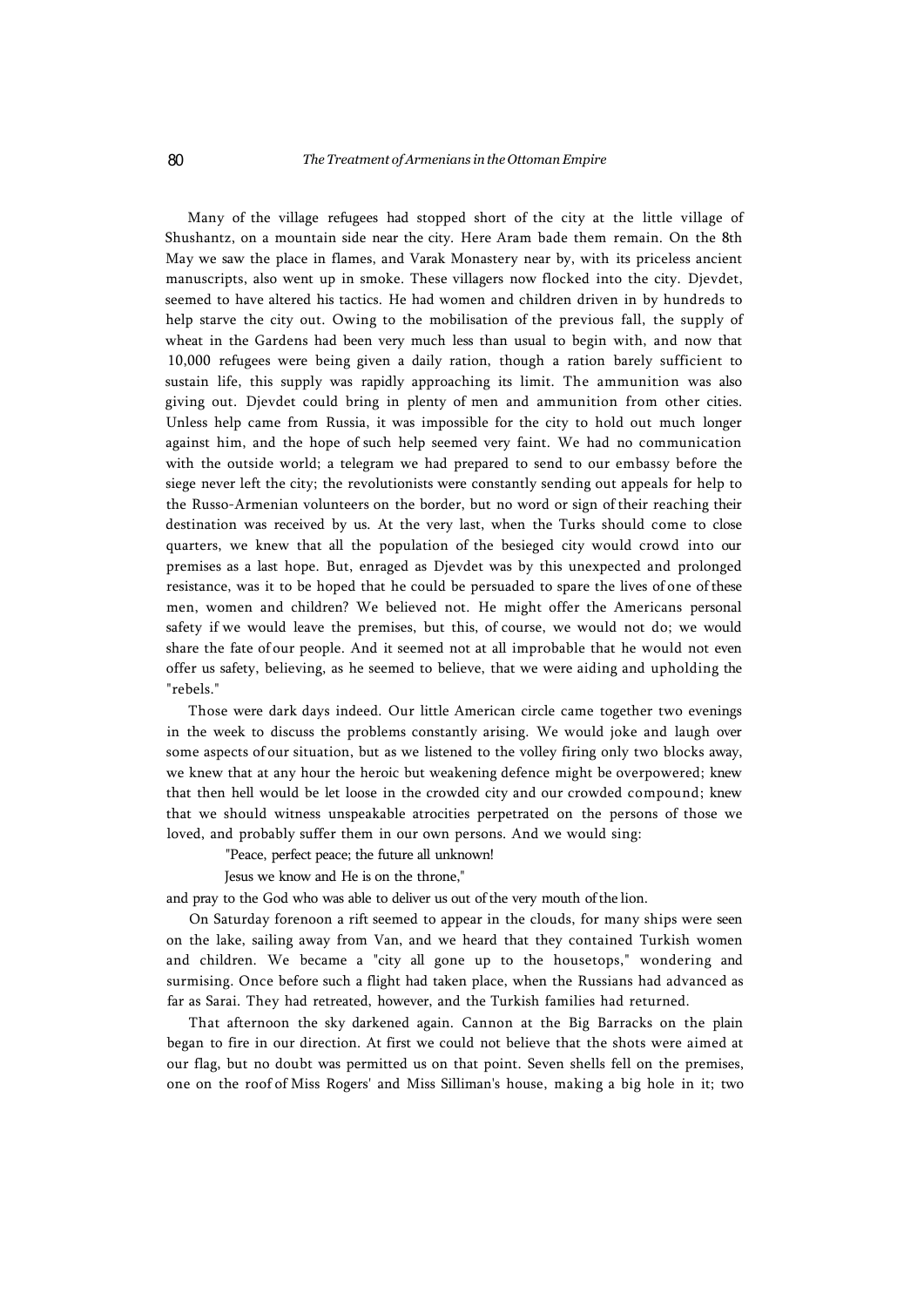others did the same thing on the boys-school and girls-school roofs. On Sunday morning the bombardment began again. Twenty-six shells fell on the premises before noon.

When the heavy firing began Dr. Ussher was visiting patients outside and Mrs. Ussher was also away from home at her overflow hospital, so I ran over from our own hospital to take their children to the safest part of the house, a narrow hall on the first floor. There we listened to the shrieking of the shrapnel and awaited the bursting of each shell. A deafening explosion shook the house. I ran up to my room to find it so full of dust and smoke that I could not see a foot before me. A shell had come through the three-feet-thick outside wall, burst, scattering its contained bullets, and its cap had passed through a partition wall into the next room and broken a door opposite. A shell entered a room in Mrs. Raynold's house, killing a little Armenian girl. Ten more shells fell in the afternoon. Djevdet was fulfilling his threat of bombarding our premises, and this proved to us that we could hope for no mercy at his hands when he should take the city.

#### DELIVERANCE.

In this darkest hour of all came deliverance. A lull followed the cannonading. Then at sunset a letter came from the occupants of the only Armenian house within the Turkish lines which had been spared (this because Djevdet had lived in it when a boy) which gave the information that the Turks had left the city. The barracks on the summit and at the foot of Toprak-Kala were found to contain so small a guard that it was easily overpowered, and these buildings were burned amidst the wildest excitement. So with all the Turkish "teerks," which were visited in turn. The Big Barracks was next seen to disgorge its garrison, a large company of horsemen who rode away over the hills, and that building, too, was burned after midnight. Large stores of wheat and ammunition were found. It all reminded one of the seventh chapter of II. Kings.

The whole city was awake, singing and rejoicing all night. In the morning its inhabitants could go whither they would unafraid. And now came the first check to our rejoicing. Miss McLaren was gone! She and Schwester Martha had been sent with the patients of the Turkish hospital four days before to Bitlis.

Mr. Yarrow went to the hospital. He found there twenty-five wounded soldiers too sick to travel, left there without food or water for five days. He found unburied dead. He stayed all day in the horrible place, that his presence might protect the terrified creatures until he could secure their removal to our hospital.

*The shelling of the mission buildings is aUo described by Mr. Yarrow; in an interview published in the New York "Times, ՝ ՝ 6th October; 1915, the day after his arrival in America:—* 

For twenty-seven days 1,500 determined Armenians held Van against 5,000 Turks and Kurds, and for the last three days they were shelled with shrapnel from a howitzer brought up by a lurkish company headed by a German officer. I myself saw him directing the fire of the gun.

Two days before the Russians came to Van, the Turks deliberately fired at the mission buildings. I hey stood out prominently and could not be mistaken, and also flew five American flags and one Red Cross flag as a protection. The firing was so accurate that the shots cut the signal halyards and brought the flags to the ground."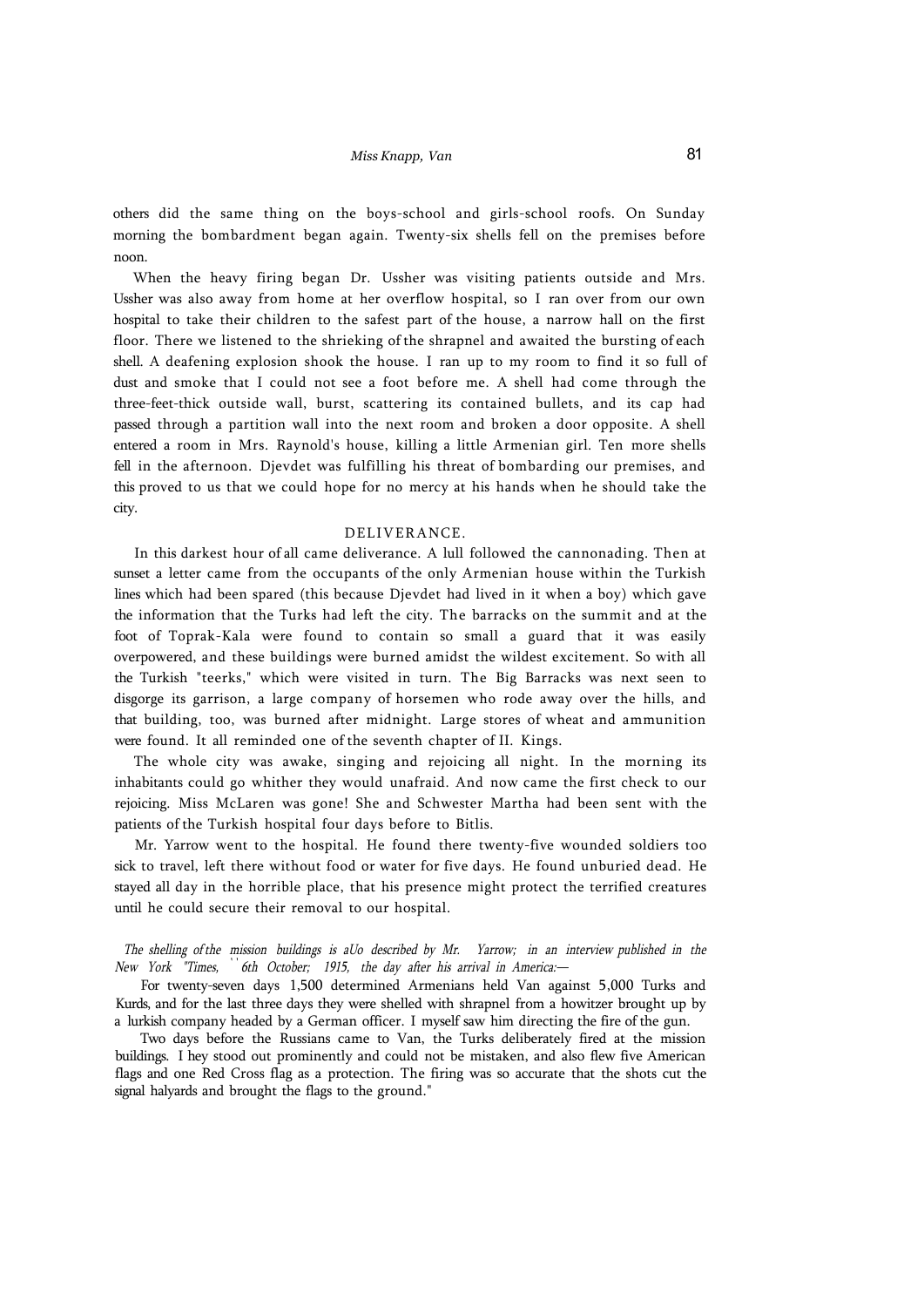On Wednesday, the 19th May, the Russians and Russo-Armenian volunteers came into the city. It had been the knowledge of their approach that had caused the lurks to flee. Some hard fighting had to be done in the villages, however, before Djevdet and his reinforcements were driven out of the province. Troops poured into the city from Russia and Persia and passed on towards Bitlis.

Aram was made temporary governor of the province, and, for the first time for centuries, Armenians were given a chance to govern themselves. Business revived. People began to rebuild their burned houses and shops. We re-opened our mission schools, except the school in the walled city, the school-house there having been burned.

# THE TABLES TURNED.

Not all the Turks had fled from the city. Some old men and women and children had stayed behind, many of them in hiding. The Armenian soldiers, unlike Turks, were not making war on such. There was only one place where the captives could be safe from the rabble, however. In their dilemma the Armenians turned, as usual, to the American missionaries. And so it came to pass that hardly had the six thousand Armenian refugees left our premises when the care of a thousand Turkish refugees was thrust upon us, some of them from villages the Russo-Armenian volunteers were "cleaning out.

It was with the greatest difficulty that food could be procured for these people. The city had an army to feed now. Wheat—the stores left by the Turks—was obtainable, but no flour, and the use of a mill was not available for some time. The missionaries had no help in a task so distasteful to the Armenians except that of two or three of the teachers of the school in the walled city, who now had no other work. Mr. Yarrow was obliged to drop most of his other duties and spend practically all his time working for our proteges. Mrs. Yarrow, Miss Rogers and Miss Silliman administered medicines and tried to give every one of the poor creatures a bath. Mrs. Ussher had bedding made, and secured and personally dispensed milk to the children and sick, spending several hours daily among them.

The wild Cossacks considered the Turkish women legitimate prey, and though the Russian General gave us a small guard, there was seldom a night during the first two or three weeks in which Dr. Ussher and Mr. Yarrow did not have to drive off marauders who had climbed over the walls of the compound and eluded the guard.

The effect on its followers of the religion of Islam was never more strongly contrasted with Christianity. While the Armenian refugees had been mutually helpful and self-sacrificing, these Moslems showed themselves absolutely selfish, callous and indifferent to each others suffering. Where the Armenians had been cheery and hopeful, and had clung to life with wonderful vitality, the Moslems, with no faith in God and no hope of a future life, bereft now of hope in this life, died like flies of the prevailing dysentery from lack of stamina and the will to live.

The situation became intolerable. The missionaries begged the Russian General to send these people out to villages, with a guard sufficient for safety and flocks to maintain them until they could begin to get their living from the soil. He was too much occupied with other matters to attend to us.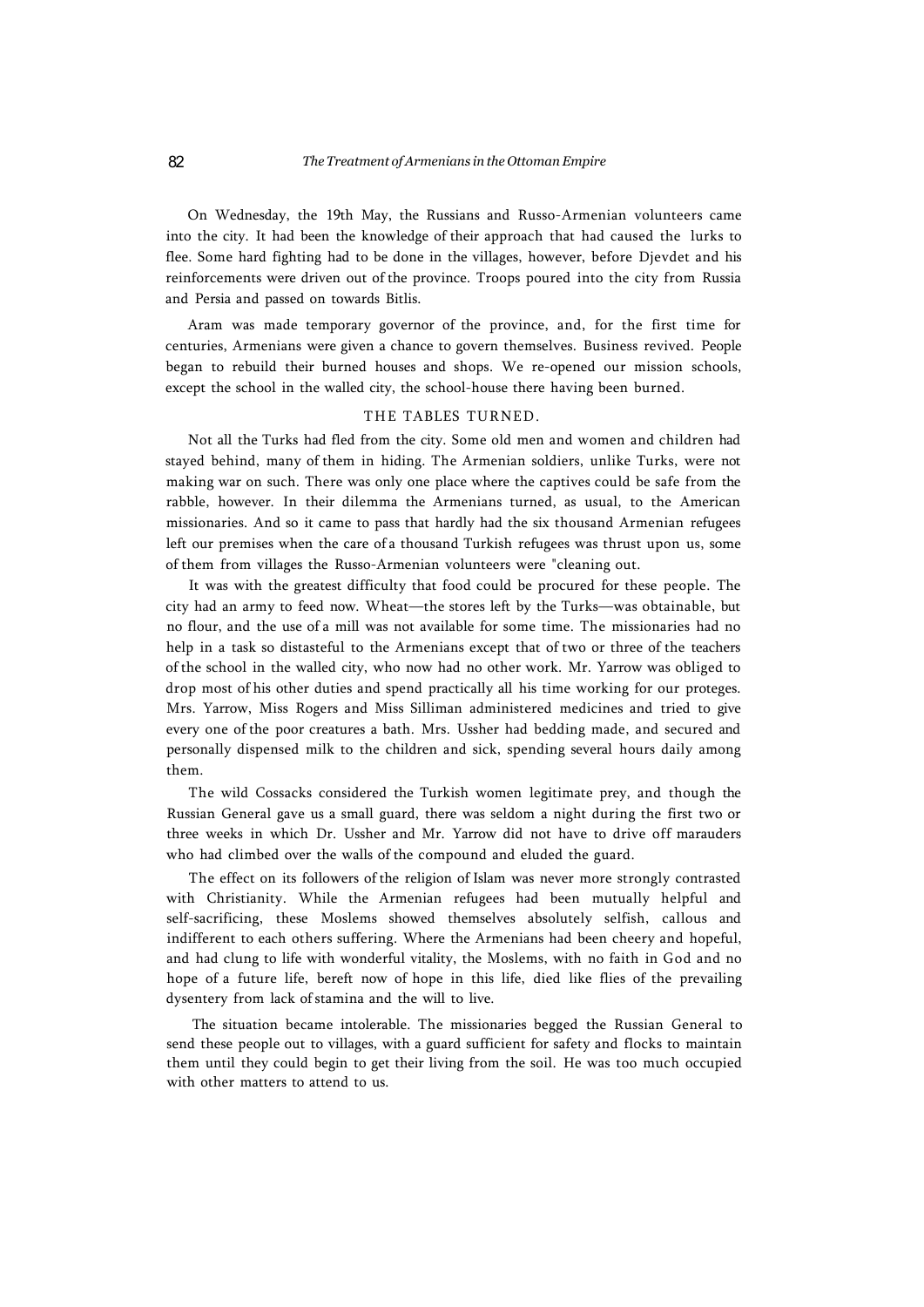After six weeks of this, Countess Alexandra Tolstoi (daughter of the famous novelist) came to Van and took off our hands the care of our "guests," though they remained on our premises. She was a young woman, simple, sensible, and lovable. We gave her a surprise party on her birthday, carrying her the traditional cake with candles and crowning her with flowers, and she declared she had never had a birthday so delightfully celebrated in all her life. She worked hard for her charges. When her funds gave out and no more were forthcoming and her Russian helpers fell ill, she succeeded where we had failed and induced the General to send the Turks out into the country with provision for their safety and sustenance.

### THE PESTILENCE THAT WALKETH IN DARKNESS.

Our Turkish refugees cost us a fearful price.

The last day of June Mrs. Ussher took her children, who had whooping cough, out of the pestilential atmosphere of the city to Artamid, the summer home on Lake Van, nine miles away. Dr. Ussher went there for the week-end, desperately in need of a little rest. On Saturday night they both became very ill. Upon hearing of this I went down to take care of them. On Monday Mr. and Mrs. Yarrow also fell ill. Ten days yet remained till the time set for closing the hospital for the summer, but Miss Bond set her nurses to the task of sending the patients away and went over to nurse the Yarrows. This left me without help for five days. Then, for four days more, two Armenian nurses cared for the sick ones at night and an untrained man nurse helped me during the daytime. Miss Rogers had come down on Thursday, the day after commencement for the cure of what she believed to be an attack of malaria. On Friday she too fell ill. Fortunately, there was at last a really good Russian physician in town, and he was most faithful in his attendance. The sickness proved to be typhus. Later we learned that at about the same time Miss Silliman, who had left for America on her furlough on the 15th June, accompanied by Neville Ussher, had been ill at Tiflis with what we now know was a mild form of the same disease. Dr. Ussher might have contracted it from his outside patients, but the others undoubtedly contracted it from the Turkish refugees.

Mrs. Yarrow was dangerously ill, but passed her crisis safely and first of all. Miss Bond then came to Artamid, though Mr. Yarrow was still very ill, feeling that the Usshers needed her more on account of their distance from the doctor. Miss Ussher took charge of the Yarrow children up in Van; Mrs. Raynolds managed the business affairs of the mission.

Mrs. Ussher had a very severe form of the disease, and her delicate frame, worn out with the overwork and terrible strain of the months past, could make no resistance. On the 14th July she entered into the life eternal.

We dared not let the sick ones suspect what had happened. Dr. Ussher was too ill at the time and for more than two weeks longer to be told of his terrible loss. For three months preceding his illness he had been the only physician in Van, and the strain of over-work and sleeplessness told severely now. After he had passed his typhus crisis, his lite was in danger for a week longer from the pneumonia which had been a complication from the first. Then followed another not infrequent complication of typhus, an abscess in the parotid gland which caused long-continued weakness and suffering, at one time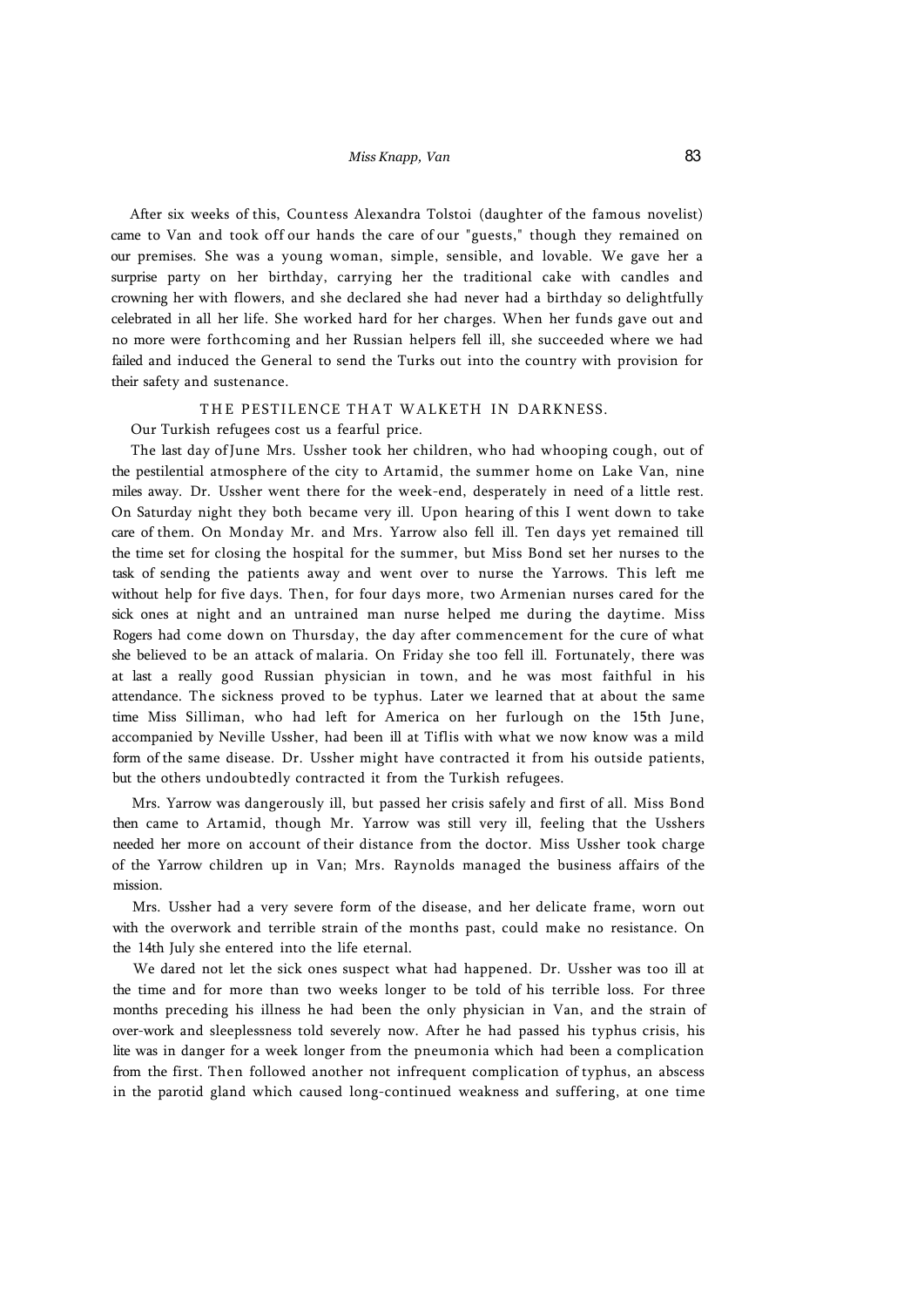threatened life and reason, and has had serious consequences which may prove permanent. Mr. Yarrow was so ill that his life was quite despaired of. It was by a veritable miracle that he was restored to us.

### FLIGHT.

Meanwhile the Russian army had been slowly advancing westward. It had not been uniformly successful as we had expected it to be. Indeed, the Russians seemed to fight sluggishly and unenthusiastically. The Russo-Armenian volunteers, who were always sent ahead of the main army, did the heavy fighting. By the last week of July the Russians had not yet taken Bitlis, only ninety miles distant from Van. Suddenly the Turkish army began to advance towards Van, and the Russian army to retreat.

On Friday, the 30th July, General Nicolaieff ordered all the Armenians of the Van province, also the Americans and other foreigners, to flee for their lives. By Saturday night the city was nearly emptied of Armenians and quite emptied of conveyances. Nearly all our teachers, nurses, employees had left. It was every man for himself and no one to help us secure carriages or horses for our own flight. We at Artamid, with a sick man to provide for, would have had great difficulty in getting up to the city in time, had not Mrs. Yarrow risen from her sick-bed to go to the General and beg him to send us ambulances. These reached us after midnight.

There was little question in our minds as to our own flight. Our experience during the siege had shown us that the fact of our being Americans would not protect us from the Turks. Had not our two men, Mr. Yarrow and Dr. Ussher, been absolutely helpless we might have debated the matter. As it was, we women could not assume the responsibility of staying and keeping them there, and even if we had stayed we could have found no means to live in a deserted city.

We were fifteen Americans and had ten Armenian dependents—women and children—to provide for. The head nurse of the hospital, Garabed, plucky and loyal little fellow that he was, had sent on his mother and wife and had remained behind to help us get out of the country. Dr. Usshers man-cook, having been with us at Artamid when the panic began, had been unable to secure conveyance for his sick wife. We greatly needed his help on the journey, but this involved our providing for a third sick person. We had three horses, an American grocers delivery cart, really not strong enough for heavy work on rough and mountainous roads, and a small cart that would seat three. Our two other carts were not usable.

We begged the General to give its ambulances. He absolutely refused—he had none to spare. But, he added, he was to be replaced in a day or two by General Trokin; we could appeal to him when he came; the danger was not immediate. Somewhat reassured and not knowing how we could manage without help from the Russians, we made no effort to leave that day. But the next day, Monday, we heard that the volunteers who were trying to keep the road open to Russia would not be able to do so much longer—there was no time to lose. We set to work.

One of our teachers who had not succeeded in getting away before Monday morning, kindly took a small bag of clothing on his ox-cart for each of us. We spread the quilts and blankets we should need on the way on the bottom of the delivery cart, intending to lay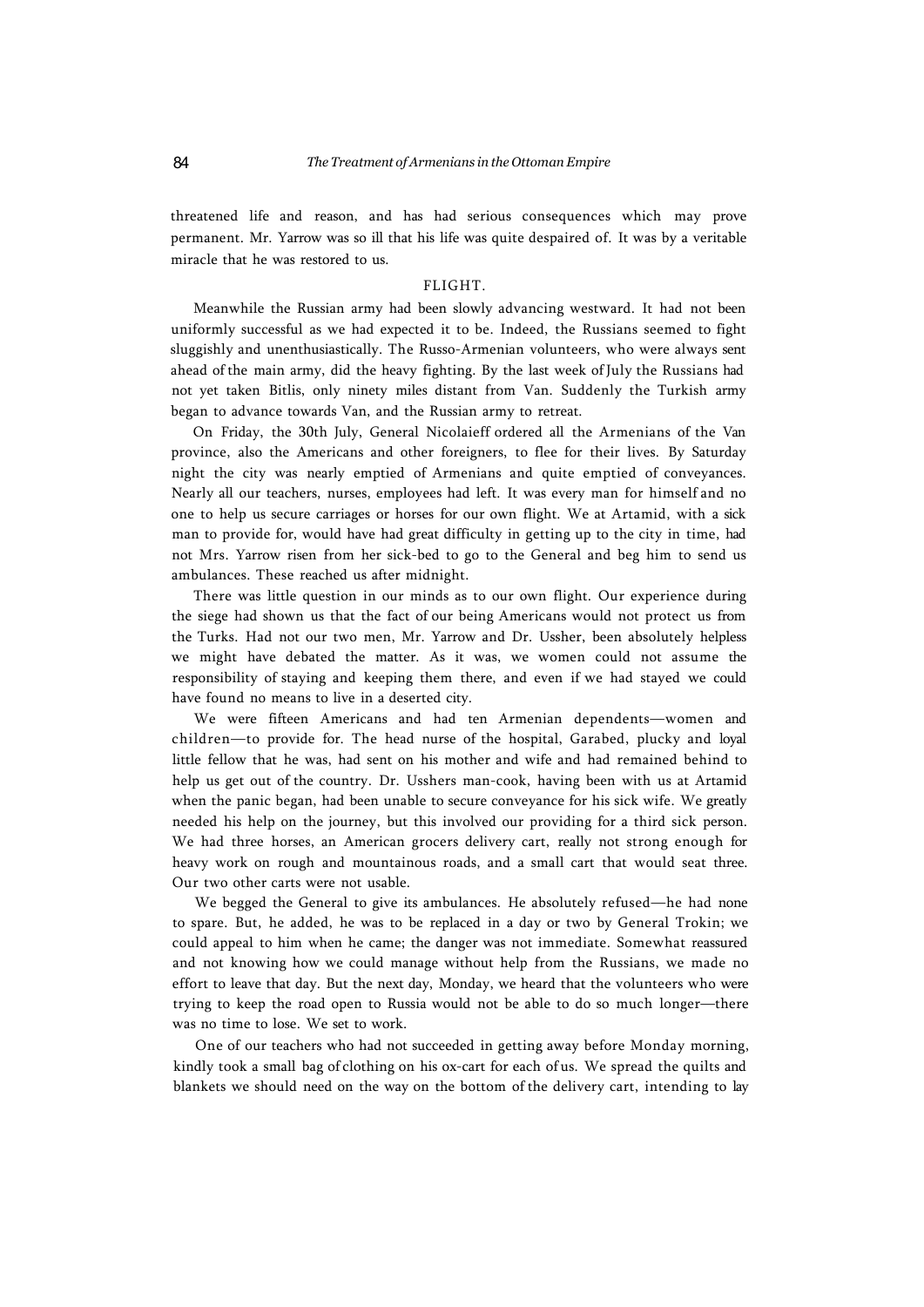our three sick people on these. Garabed, who had never driven a team in his life, must drive two of our horses in this cart. Mrs. Raynolds would drive the third horse harnessed to the small cart, and take the babies and what food there was possibly room for; no provisions could be bought on the way. The rest of us must walk, though Mrs. Yarrow and Miss Rogers were newly risen from a sick bed and the children were all under twelve. We put loads on the cows we must take with us for the sake of the babies and the patients. But the cows were refractory; they kicked off the loads and ran wildly about the yard, tails up, heads down, whereupon the single horse broke loose and "also ran," smashing the small cart.

At this moment, the "psychological moment," two doctors of the Russian Red Cross rode into our yard. Seeing our plight they turned and rode out again. They returned a little later and on *their own responsibility* promised to take us with the Red Cross caravan. Thank the Lord!

We now put our loads on the delivery cart; put the wheels of the smashed cart on the body of a wheelless cart, and now that we might take a little more with us than food and bedding, packed in bags what we felt to be absolutely necessary. What we left behind we should never see again; we felt certain that the Russian soldiers before they left would loot our houses and perhaps burn them to forestall the Turks.

The Red Cross provided us with two ambulances with horses and drivers, and a stretcher carried between two horses for Dr. Ussher. He was usually taken into one of their sick tents when we camped at night; most of the rest of its slept on the ground in the open.

We left on Tuesday, the 3rd August. The Russians appeared to have received news that made them very uneasy, and, indeed, General Trokin himself left Van that very afternoon, as we learned later. The next day at sundown we heard the firing between the Kurds and the volunteers who were so gallantly trying to keep them at bay, to keep the road to Russia open as long as possible. It sounded startlingly near. We travelled till two a.m. that night in order to reach Bergri, where we should be, not safe, but beyond the line along which the Turks would try to intercept travellers. We were just in time. General Trokin's party, that had left Van only a few hours later than we, were unable to reach Bergri, and had to return and get out by the longer route through Persia. Had we with our slower rate of travel been obliged to do this, we might not have been able to get out at all.

# THE ARROW THAT FLIETH BY DAY.

That afternoon—Thursday afternoon—we forded a wide and deep river, then entered a narrow valley, from the mountains commanding which Kurds suddenly began to fire down on the Red Cross caravan and the thousands of foot travellers. One man in an ambulance was killed, others wounded. The drivers of ambulances and litters whipped up their horses to a mad gallop. It was a race for life. The sight of those grasping, terror-stricken thousands was one never to be forgotten. The teacher who had taken our bags of clothing threw everything off his ox-cart in order to escape with his life. The Armenians on our long wagon threw off much of the luggage to lighten it, and thus we lost most of what we had brought with us.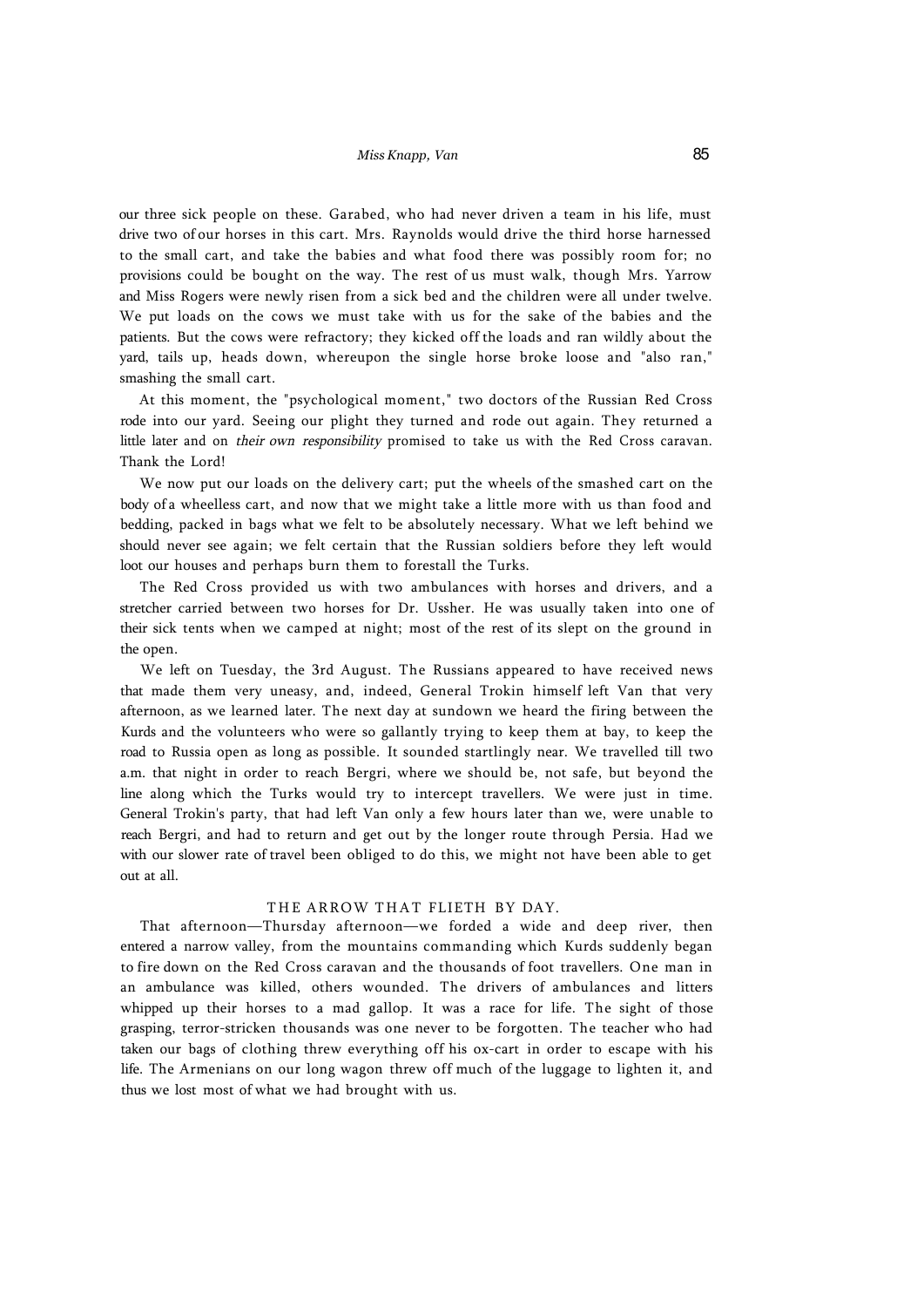Once out of the valley we were comparatively safe. We met a force of volunteers and Cossacks who entered the valley to engage with the Kurds. Mrs. Raynolds had been riding in the small cart. After the danger was over, while getting out of the cart, she fell and broke her leg below the knee. The Red Cross physicians set it at once, but she suffered greatly during the remainder of the journey over the rough roads, though lying at full length in one of our ambulances. She was quite helpless. Mr. Yarrow lay, too, in his ambulance, which he was unable to leave day or night during the journey, except when he was carried into a Red Cross tent on Sunday.

On Friday all but the four helpless ones and the babies walked over Mt. Taparez. On Saturday we again climbed on foot a high mountain, from sundown till three o'clock the next morning. The caravan rested on Sunday at a Red Cross camp near the top of Tchingli Mt. at the foot of Mt. Ararat. Here Dr. Ussher had two severe operations on his face without anaesthetics. On Monday at sunset we reached Igdir. Dr. Ussher was taken to a military hospital for officers, and the military sent him on to Tiflis on I hursday. We could not secure carriages until Wednesday morning to take us to the railway station at Etchmiadzin. We arrived in Tiflis the next morning.

### SAFE!—BUT SORROWING.

Most of us had lost nearly everything but the clothes we stood in, and these we had worn day and night during the ten day's journey. Small wonder that the first hotel we went to had "no rooms." Mr. Smith, the American Consul, was most kind and did everything he could for us. He secured a room in a private hospital for Mrs. Raynolds and a bed in the city hospital for Dr. Ussher.

Dr. Ussher was again brought to death's door by very severe dysentery contracted on the road. He had become a nervous and physical wreck and in appearance the ghost of himself.

Dysentery was epidemic among the scores of thousands of refugees from Van Province who had crowded into Transcaucasia. The very air seemed poisoned; our children were all ill, and it seemed to us that they would not get well until we could leave Tiflis.

Mrs. Raynolds՝ broken bone refused to knit. She seemed also to be suffering from a collapse of her whole system. She would lie there patient, indifferent to what was going on about her, sunk in memories of the past, perhaps—who can say?

On the 24th August we were astounded at receiving a telegram from Dr. Raynolds. We had not heard of his leaving America and here he was at Petrograd! It seems he had started for Van as soon as he had heard of the Russian occupation, in company with Mr. Henry White, who was to teach in our college. At Petrograd he learned from the ambassador that the Van missionaries were in Tiflis, but of the reason therefor he had heard not a word, nor had he heard of his wife's condition,

Mrs. Raynolds brightened for a moment when told that her husband was on the way to her. Then the things of earth seemed to slip away from her; she might not tarry even for the dear one's coming. On Friday, the 27th August, her tired spirit found resi. Two days later Dr. Raynolds arrived to find wife gone, house gone, the work of his lifetime seemingly in ruins, the people he had loved exiles and destitute.